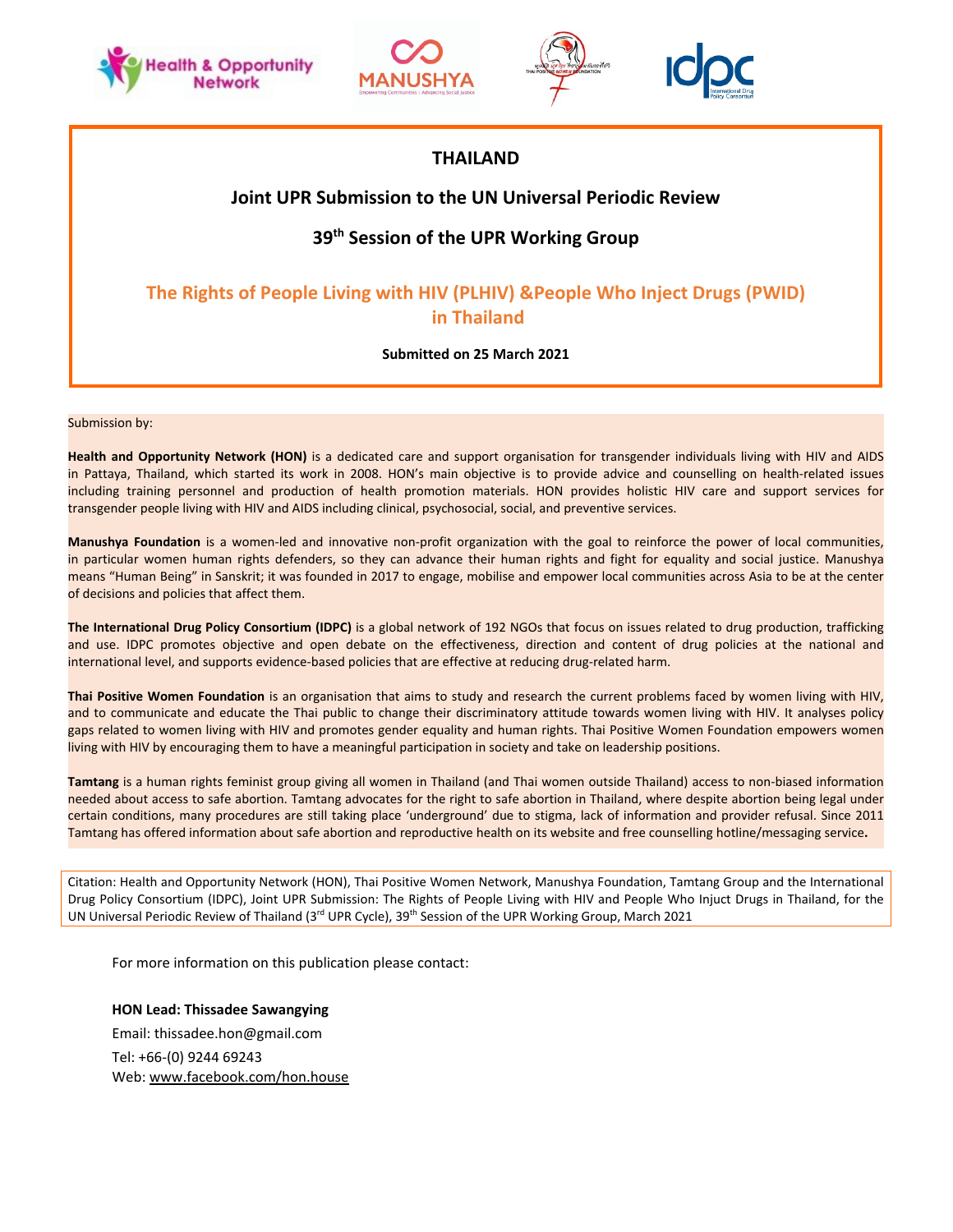



# **1. Introduction**

- 1.1 In this submission, IDPC, HON, Manushya Foundation and the Thai Positive Women Network examine the Government of Thailand'<sup>s</sup> compliance with the recommendations received during the 2<sup>nd</sup> UPR cycle of Thailand, particularly in relation to the protection of human rights of People Living with HIV (PLHIV) and People Who Inject Drugs (PWID). In this context, we analyse the efforts made by the Government to implement recommendations received related to the provision of PLHIV and PWID'<sup>s</sup> access to healthcare and social welfare, to prevent discrimination, to abolish death penalty, and to raise the criminal responsibility age.
- 1.2 During the 2<sup>nd</sup> UPR cycle, the Government of Thailand received only one recommendation specifically addressing drug use and HIV, namely to "reinforce the harm reduction of measures targeting drug users in order to avoid adverse health effects, including increased HIV infections and hepatitis." However, it received <sup>a</sup> total of 54 recommendations related to protection of the rights of PLHIV and PWID, and, of which the Government supported 47 and noted seven. Our assessment demonstrates that the Government partially implemented five recommendations, and persistently failed to implement 49 recommendations since its last UPR.
- 1.3 We are deeply concerned with the lack of protection provided to PLHIV and PWID in Thailand. Despite the country'<sup>s</sup> efforts to stop the HIV pandemic, such as through HIV education campaigns, and universalisation and integration of HIV services, PLHIV and PWID continue to face severe human rights violations due to their HIV-positive status. PWID face even harsher conditions because Thailand'<sup>s</sup> approach to drug use is highly punitive: individuals caught using or selling drugs face detention and even death penalty, and are denied access to essential healthcare.
- 1.4 This submission indicates that Thailand does not have sufficient legislation in place to prevent discrimination and stereotyping against PLHIV and PWID, and to ensure that they have access to public services and effective remedy, which results in violations of human rights in the following manner:
	- Section 2 discusses the lack of legal framework in place to protect PLHIV and PWID.
	- Section 3 discusses the stigmatisation and discrimination PLHIV and PWID are subjected to.
	- Section 4 discusses discrimination faced by PLHIV and PWID in all stages of employment.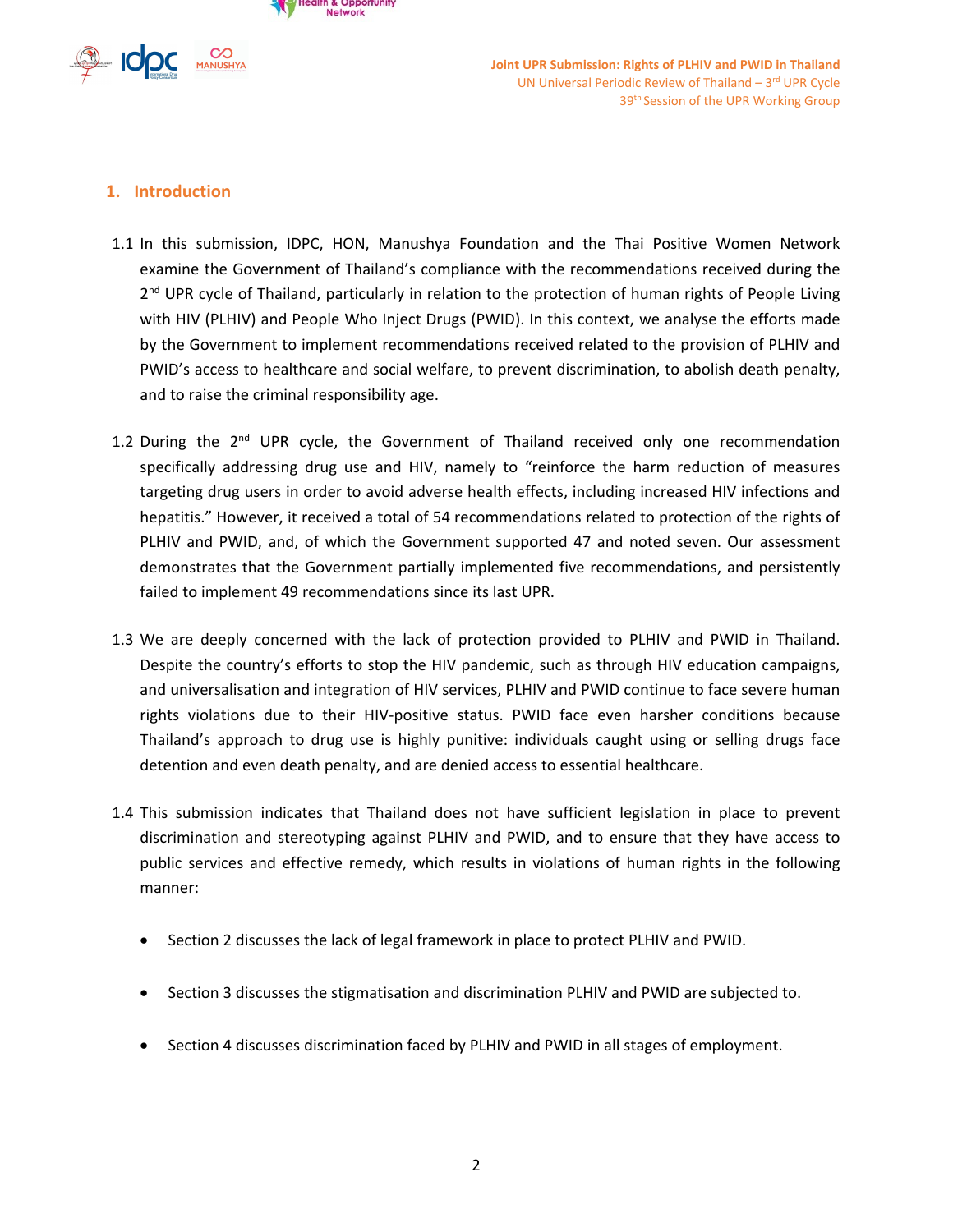



- Section 5 discusses barriers faced by HIV-positive students to accessing education and sex education in schools.
- Section 6 discusses barriers faced by PLHIV and PWID to accessing healthcare services.
- Section 7 includes <sup>a</sup> set of recommendations to advance the implementation of UPR recommendations received during the 2<sup>nd</sup> UPR cycle as discussed in this submission.

### **Section 2. Lack of legal framework in place to protect PLHIV and PWID**

2.1 During its 2<sup>nd</sup> UPR cycle, the Thai government did not receive any recommendation addressing the lack of legal protection for PLHIV and PWID. However, as evidenced below, this issue deserves attention, as PLHIV and PWID face severe human rights violations. PWID face even more challenges under Thailand'<sup>s</sup> current legal framework, as Thailand has <sup>a</sup> punitive approach towards drug use. Noticeably, as of 2018, 539 people were on death row, out of which 60 percent were related to drug offences.<sup>1</sup> Meanwhile, the criminal responsibility age is 7 years old, meaning that children can face harsh punishment for drug offences. In June 2020, the amendment of Article of the Criminal Code, raising the criminal responsibility age to 12 years old, has approved by the Cabinet and is still pending to date.<sup>2</sup>

2.2 Even though Thailand counted 470,000 PLHIV in 2019,<sup>3</sup> the country does not have any legislation in place specifically protecting PLHIV and PWID, nor does it have any comprehensive and all-inclusive antidiscrimination law. Only in Section 27 of the Constitution of Thailand of 2017,<sup>4</sup> discrimination on grounds of health condition is prohibited, and in Sections 47 and 55, people'<sup>s</sup> right to healthcare is guaranteed. However, this is insufficient to ensure the protection of rights of PLHIV and PWID, as evidenced in the following sections.

2.3 PWID face even more challenges due to the legal framework, as Thailand takes <sup>a</sup> tough stance on drugs and even launched <sup>a</sup> "war on drugs" in 2003, 5 which caused that PWID are heavily stereotyped and perceived as criminals. Therefore, it is doubtful that dependence on drugs qualifies as <sup>a</sup> 'health condition' under Section 27 of the Constitution of Thailand of 2017.

2.4 Instead of being protected under Thailand'<sup>s</sup> legal framework, PWID face severe stigmatisation due to Thailand'<sup>s</sup> punitive approach towards drugs and legislation regulating drugs, defining PWID as criminals rather than as patients. Such legislation includes the Psychotropic Substances Act, 1975,<sup>6</sup> the Narcotics Act Control, 1976, $^7$  and the Narcotics Act, 1979. $^8$  Under these Acts, consumption, possession, disposal,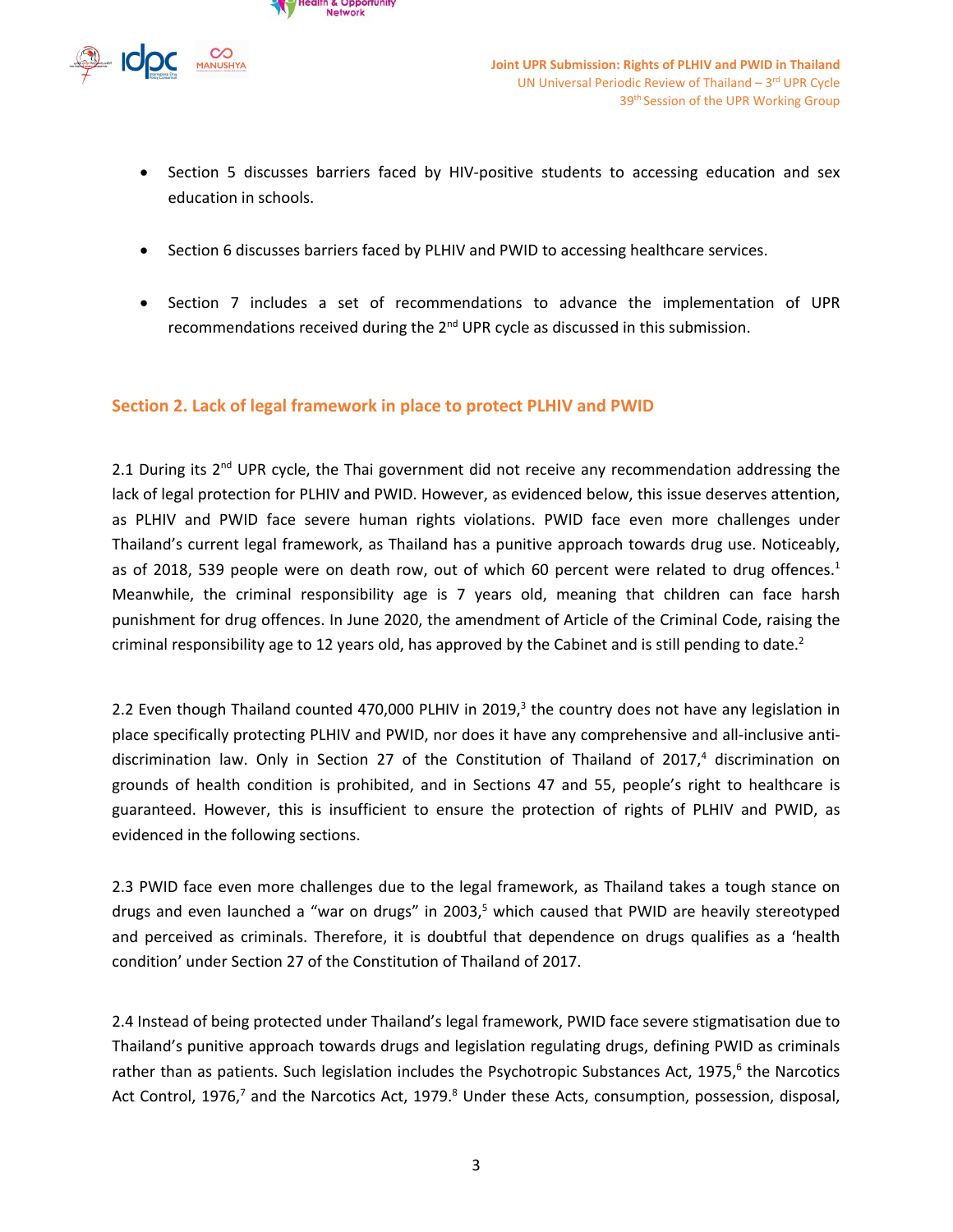



and possession for the purposes of disposal, production, import and export of drugs are punishable by imprisonment and/or fines, while death penalty may also be imposed in some cases.

2.5 The Narcotics Act B.E. 2522, 1979,<sup>9</sup> amended by Narcotics Act B.E. 2545 (2002), has been used to mask the extra-judicial killings. An instance to prove it is the event of the 17<sup>th</sup> of March 2017, when two military officers killed Chaiyaphum Pasae, an indigenous human rights defender, in Chiang Mai Province. The military officers claimed that they found drugs in Chaiyaphum'<sup>s</sup> car and had to shoot Chaiyaphum with <sup>a</sup> M16 in his arm as they sustained that Chaiyaphum resisted the search and attempted to throw <sup>a</sup> grenade at them. An inquest hearing on June 2018, states the circumstances of Chaiyaphum'<sup>s</sup> death that the military officers used an M16 assault rifle to shoot bullets through Chaiyaphum'<sup>s</sup> left arm, entering the left side of his body and hitting the aorta, heart and lungs, causing his death. The court ruled that the military shot Chaiyaphum in self-defence, therefore the Royal Thai Army is not liable to pay damages to Chaiyaphum's family. Nevertheless, such issues like the CCTV recording of the incident going missing and the inspection of the crime scene not complying with legal procedures, give rise to serious doubts about the legality of military officers' behaviour and the findings of the court.<sup>10</sup>

2.6 Due to disproportionate penalties and sentencing under the 1979 Narcotics Act, over-incarceration becomes <sup>a</sup> serious issue in Thailand. Thailand'<sup>s</sup> prisons are amongst the world'<sup>s</sup> most overcrowded, with about three people in prison for each available space. The statistics show that over 80% of people in prison are incarcerated for drug offences.<sup>11</sup> The high rate and volume of incarceration is due to disproportionate penalties and sentencing under the country'<sup>s</sup> drug law, for instance the imposition of low threshold amounts of drugs deemed to be in <sup>a</sup> person'<sup>s</sup> possession (375mg of <sup>a</sup> pure substance) by which the presumption of intent to sell applies. In addition, under the Narcotics Act, Thailand retains the death penalty for drugs, which is in contravention of international human rights law.

2.7 The Narcotics Addict Rehabilitation Act, 2002,<sup>12</sup> provides alternatives to incarceration for some drug offences to divert people charged with drug consumption into treatment programmes. However, while the latter provides <sup>a</sup> framework whereby PWID are patients, not criminals, the consumption and possession of drugs remain illegal and punishable under other acts. In addition, there are no statutory provisions providing legal grounding for harm reduction services or treating people dependent on drugs as patients. Whether the accused should have its case diverted or prosecuted is determined by <sup>a</sup> court. However, there are no clear criteria, and <sup>a</sup> significant proportion of people arrested for drug consumption are imprisoned instead of diverted.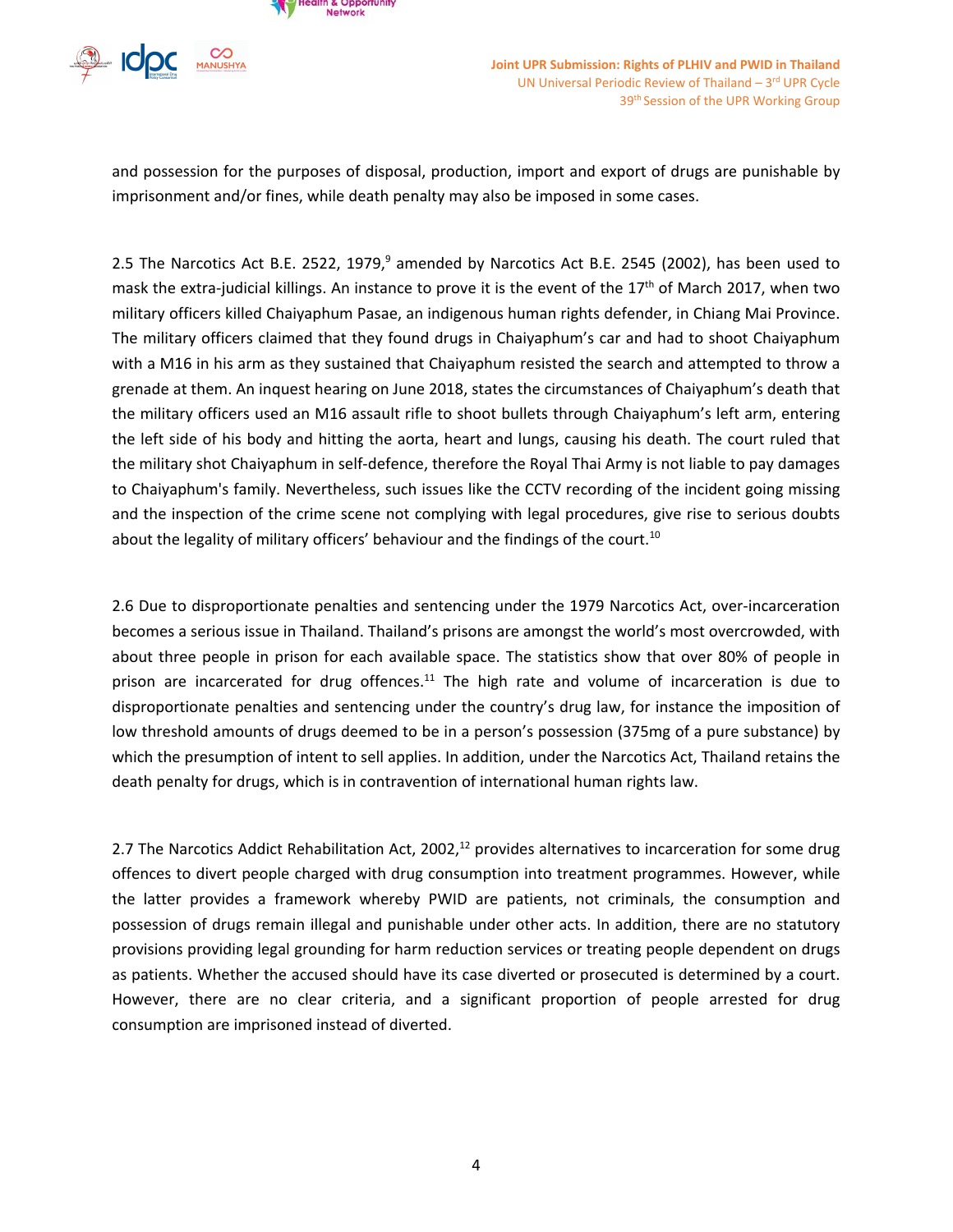



2.8 The Narcotics Addict Rehabilitation Act, 2002, provides also for arbitrary detention in the form of compulsory drug rehabilitation. It is carried out in state-run facilities, generally known as 'compulsory drug detention centres' (CDDCs), which represent <sup>a</sup> major driver of arbitrary deprivation of liberty in the context of drug policies.<sup>13</sup> In this light, The UN Working Group on Arbitrary Detention has previously found that detention in CDDCs is not supported by the international drug control conventions, and it is in contravention of international human rights law.<sup>14</sup> In 2012 and again in June 2020, twelve UN bodies, including the UNODC, WHO, UNAIDS, and OHCHR, called for their immediate closure.<sup>15</sup> However, the number of people detained in these centres increased in recent years in Thailand, until 2020 when there appeared to be <sup>a</sup> significant drop in numbers: from 132,124 people in 2019 to 78,195 people in 2020. 16

2.9 Due to restrictive laws and discriminatory practices based on moral judgement, superstition, ancient beliefs, fear and misinformation, PWID are punished instead of protected, preventing them from accessing lifesaving treatment and prevention and heightening their risk of contracting HIV. Besides, the majority of drug treatment options in Thailand do not comply with medical standards: beyond counselling delivered through the therapeutic community model, treatment programmes include religious therapy, vocational training, relapse prevention, electronic monitoring, and restorative justice—often through means of coercion and detention. What is generally referred to as 'voluntary treatment' is not by far voluntary, as it highlights elements of coercion, for instance in situations when clients can be 'volunteered' by family members without their consent. The anti-drug policies led to human rights violations, discrimination, stigma, and overcrowded prisons with people being convicted mostly for minor offences, and, in addition, significant abuses have been perpetrated in the name of drug dependence treatment such as denial of medication, shackling of patients to prevent escape, etc.<sup>17</sup> PWID are negatively perceived: they are rejected socially as many people lack understanding of drug use, and believe that PWID threaten the security of their communities. Drug users are monitored, arrested, threatened, and their phones are taken and investigated.<sup>18</sup>

2.10 Women living with HIV are particularly suffering from the lack of legal framework. Given the fact that the transmission rate among women is lower than among men and the lack of gender-sensitive data, the government pays less attention to women and girls' transmission. Policymakers focus only on the rate of infection per key population groups and do not apply <sup>a</sup> gender lens to this issue, even though the distinction between the different categories of women is crucial to understand and prevent the transmission rate. Because of the lack of interest by the government, the foundation helping Women with HIV never received <sup>a</sup> budget from the government to support activities for the prevention of HIV among women and girls or to collect data on the situation of women living with HIV or domestic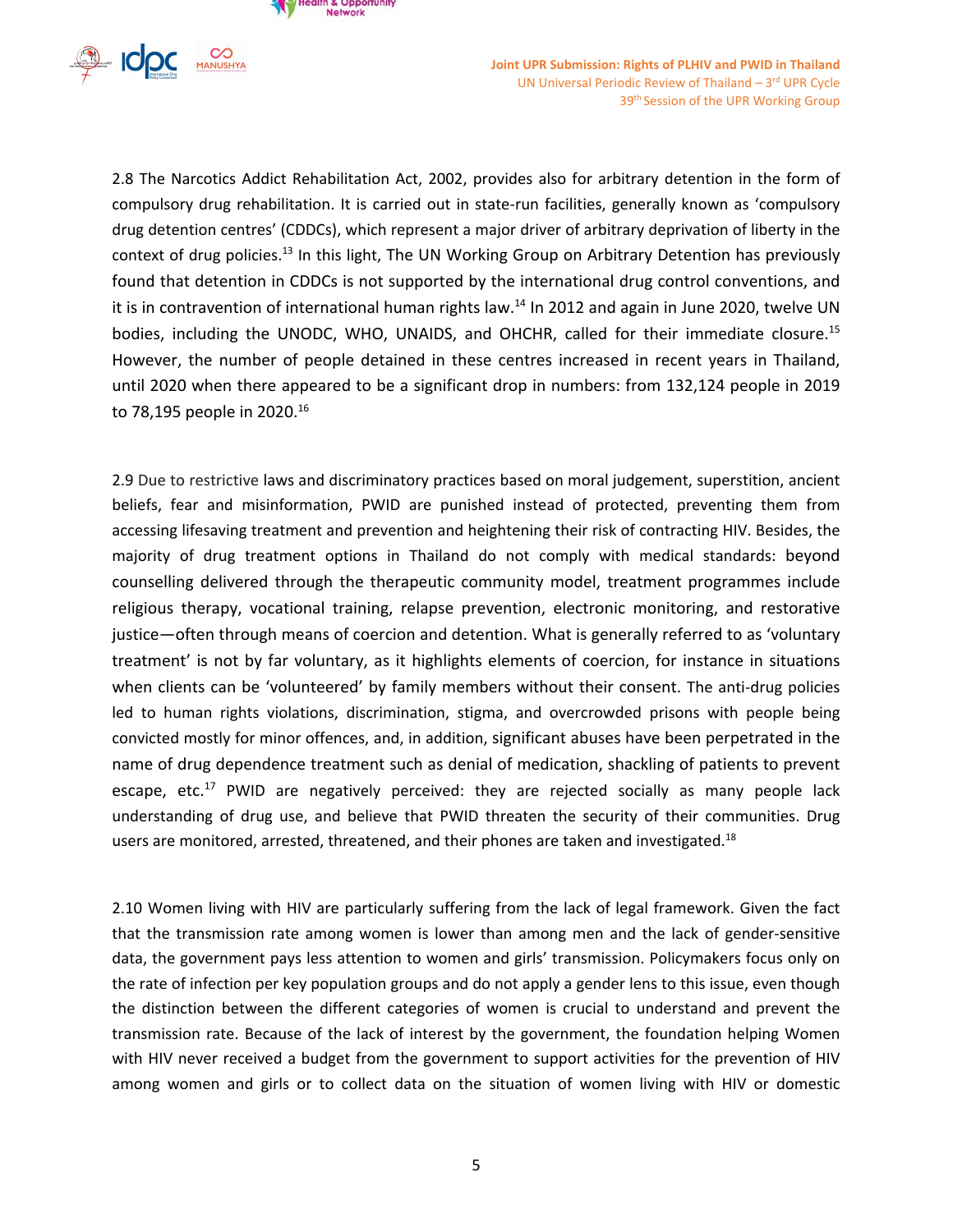

violence against them. The government continuously ignores civil society on this matter. As an example, the Thai Positive Women foundation has never been invited in the monitoring and evaluation of the PMTCT since Thailand received validation from the WHO for having eliminated mother-to-child transmission of HIV and syphilis in 2016.

## **Section 3. PLHIV and PWID are subject to stigmatisation and discrimination**

3.1 During its 2<sup>nd</sup> UPR cycle, Thailand did not receive any recommendation specifically addressing discrimination faced by PLHIV and PWID. However, it received 9 recommendations regarding the prevention of discrimination, particularly against women, of which it supported 8, and noted one. However, as evidenced below, the Government failed to implement any of these recommendations.

3.2 PLHIV are often rejected by Thai society, even by their own families, due to discrimination and negative stereotypes which are based on Thai people'<sup>s</sup> belief that HIV results from 'dangerous' behaviours, such as promiscuity and drug use. Accordingly, in 2017, the 5<sup>th</sup> Thai National Health Examination Survey was published, measuring people'<sup>s</sup> perception towards PLHIV. The study concluded that among 10,522 respondents, 76.9 percent was hesitant to take an HIV test, fearing people'<sup>s</sup> reaction if it would turn out positive; 69.2 percent living with, or thought to be living with HIV, feared losing respect; 57 percent feared contracting HIV if they would come in contact with PLHIV; 38.2 percent would be ashamed if someone in their family had HIV; 52.1 percent would feel disgusted to buy food from <sup>a</sup> shopkeeper who is HIV positive, and 23.7 percent believed that HIV positive children should not be in the same classroom with 'other' children.<sup>19</sup> This demonstrates that due to stigma and discrimination against PLHIV, they experience exclusion, delayed access to healthcare, missed medication due to fear of disclosing HIV-positive status, social isolation, depression, and limited employment opportunities.

3.3 PLHIV are also discriminated against in public institutions. For instance, they are discriminated against by the Cremation Association, who refuses their membership based on their HIV positive status. The Association requests <sup>a</sup> health certificate, no older than 30 days, issued by <sup>a</sup> doctor of <sup>a</sup> government hospital. Being denied <sup>a</sup> membership, PLHIV are also denied the benefits provided by the association.

3.4 PWID are also subject to stigmatisation and are rejected by Thai society. Transwomen Who Use Drugs (TWUD) are especially vulnerable and marginalised as they faced an intersectional layer of stigma and discrimination. Due to their gender identity and the misconception of drug users, they are discriminated against in daily life and even viewed as criminals. With <sup>a</sup> sense of insecurity and unworthiness, TWUD are often unwilling to speak out their concerns or seek help from others in face of human rights violations, such as harassment from law enforcement.<sup>20</sup>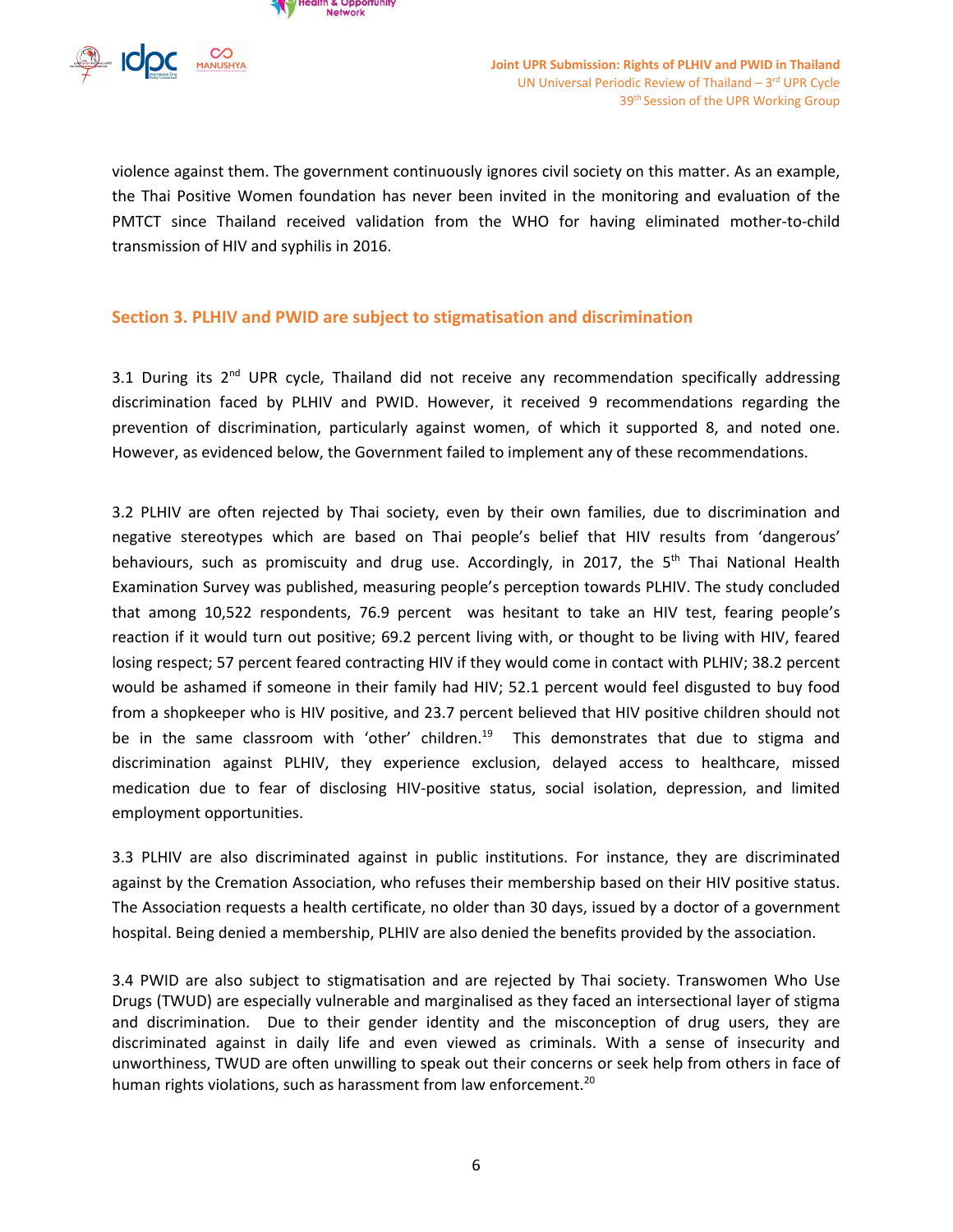



#### **Section 4. PLHIV are discriminated against in all stages of employment**

4.1 During the  $2^{nd}$  UPR cycle, Thailand did not receive any recommendation with respect to the discrimination of PLHIV in employment. This is problematic, because PLHIV continue to face persistent discrimination in all aspects of employment: during the recruitment process, as well as in the workplace, which is evidenced below.

4.2 Although Section 27 of the Constitution prohibits discrimination on the basis of health condition, laws regulating labour fail to protect PLHIV, who continue to face persistent discrimination in all aspects of employment, notably due to the lack of anti-discrimination provisions in national legislation. Section 15 of the Labour Protection Act provides that employers shall provide equal treatment to men and women workers,<sup>21</sup> however, it does not mention any other population groups, such as PLHIV or PWID.<sup>22</sup> Only in Article 5.6.1 of the Thai Labour Standards on Corporate Social Responsibility in Thai businesses,<sup>23</sup> developed by the Ministry of Labour, it is provided that "discrimination in respect of employment, payment of wage and remuneration, providing welfare and opportunity for training and development, promotion, termination of employment or retirement, and so on, due to HIV/AIDS (among others) is prohibited.<sup>24</sup> However, as these are voluntary guidelines for businesses, they do not guarantee the protection of PLHIV.

4.3 Although Thailand committed to have at least 50 percent of companies establishing HIV/AIDS friendly policies by 2003, many employers committed only informally and failed to actually implement the policies.<sup>25</sup> Businesses fear that employed PLHIV will incur greater operational costs, and due to a lack of knowledge regarding HIV, they are also concerned about the safety of their customers and employees. Interviews conducted with human resources professionals of companies listed on the Stock Exchange of Thailand showed that 48.3 percent would not hire PLHIV based on their HIV positive status.<sup>26</sup> PLHIV are subject to unconsented HIV screenings during the recruitment process and throughout their employment, their HIV positive status is disclosed, and their employment is terminated. A representative case is that of <sup>a</sup> 29-year-old technical engineering graduate who was forced to resign after undergoing <sup>a</sup> mandatory blood test revealing that he was HIV positive.

4.4 People whose parents are HIV positive are often scared to get blood tests, considering that they might miss out on employment opportunities. A concrete example in this case is the Bank for Agriculture and Agricultural Cooperatives which conducts blood tests for HIV, without informing people about it, and rejects them if they test positive.<sup>27</sup>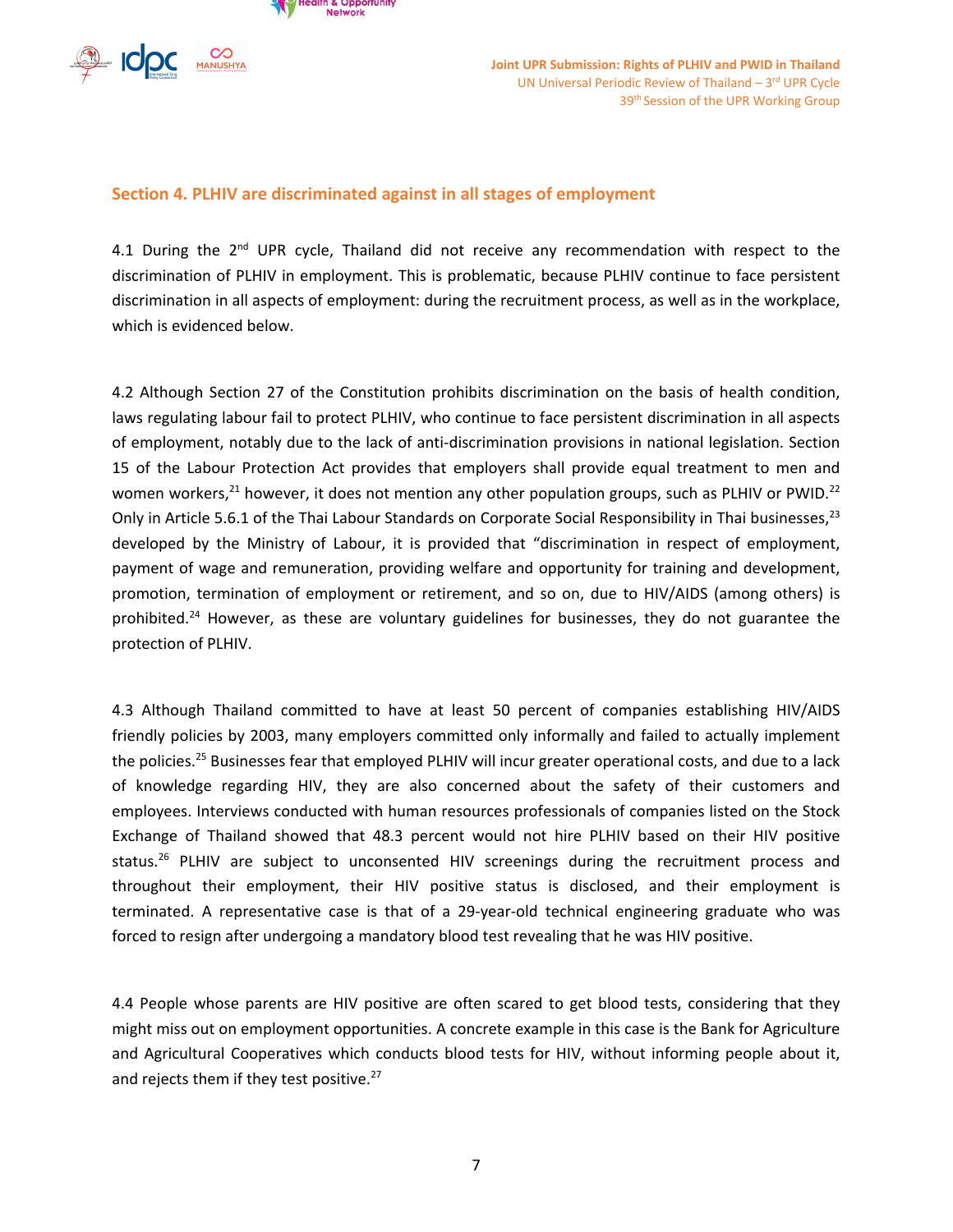



# **Section 5. HIV positive students face barriers to accessing education and sex education in schools**

5.1 During its 2<sup>nd</sup> UPR cycle, Thailand did not receive any recommendation to ensure that sex education is sufficiently provided in schools or that HIV positive students have access to education. However, it received seven recommendations, calling upon the Government to ensure all children have access to education, which it all supported. However, as evidenced below, the Government failed to ensure that HIV positive students have access to education, and has not implemented the recommendations.

5.2 Although Thailand ratified the Convention on the Rights of the Child (CRC), and General Comment No. 3, which provides the right to non-discrimination, particularly on the basis of HIV/AIDS, HIV positive children in Thailand still experience barriers while accessing education, as schools may reject students who are HIV positive. In this way, they infringe upon their right to education. For instance, On 28 August 2012, three students living with HIV from the Nursing Sciences, Christian University, in Nakhon Pathom province, filed complaints with the National Human Rights Commission of Thailand (NHRCT) after the university rejected them claiming that the school had to prevent the risk of HIV transmission to its patients. 28

5.3 Sex education is considered <sup>a</sup> taboo in Thai society, and if such programmes are provided, it is done in <sup>a</sup> very conservative way. Consequently, youth is not well informed, and unsafe sexual practices are encouraged. This contributes to an increase in HIV and other sexually transmittable diseases among youth. 29

## **Section 6. Barriers faced by PLHIV and PWID to accessing healthcare services**

6.1 During its 2<sup>nd</sup> UPR cycle, Thailand received eight recommendations related to vulnerable groups' access to healthcare services. However, none of them refers specifically to PLHIV and PWID. Problematically, despite the fact that PLHIV and PWID require essential healthcare services, they face severe barriers accessing these, as they are being discriminated against, and lack knowledge on healthcare services available to them. During the outbreak of Covid-19, PLHIV had even less access to essential healthcare services they require, as evidenced below.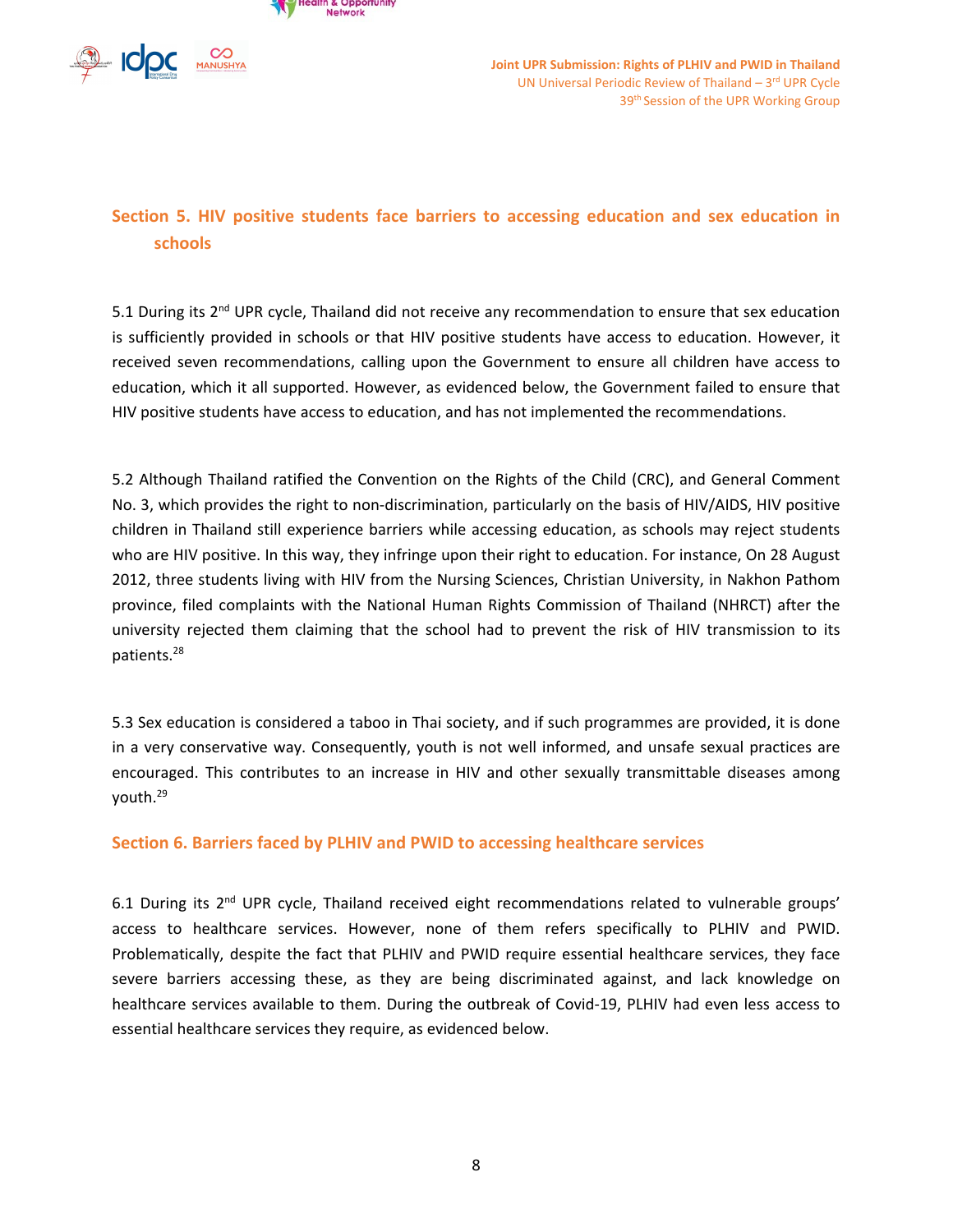



6.2 Thailand made efforts to improve its response to AIDS by integrating HIV services into its Universal Health Coverage Scheme, including antiretroviral therapy which can now be accessed for free and is offered to PLHIV immediately after they are diagnosed with HIV.<sup>30</sup> However, PHLIV and PWID experience strong and persistent stigma and discrimination when accessing healthcare services. Facing stigma and discrimination, key populations at high risk of transmitting HIV, including Men who have Sex with Men (MSM), PWID, sex workers, and transgender people, have avoided using healthcare services, and have been refused healthcare due to their HIV status.<sup>31</sup> Another reason why PLHIV and PWID are unable to use healthcare facilities is because they lack information about available services, as well as about the risks of HIV. Many hospitals lack the appropriate resources to provide patients with HIV-treatment and testing. Moreover, State agencies provide inadequate funding and support for HIV/AIDS education programmes in schools and for medical personnel, which causes and contributes to discrimination against PLHIV.

6.3 Even though treatment for HIV is offered free of charge, PWID are not eligible. However, some doctors provide treatment to people who promise to stop using drugs immediately.<sup>32</sup> Among PWID, it was found that those who were refused medical care were more likely to avoid healthcare services. Factors preventing PWID from accessing services include misconceptions, such as that the distribution of needles would promote drug addiction, as well as stigma and discrimination by public health service providers and law enforcement officials. Criminalisation of drug use is also an issue, as PWID fear arrest or detention if they would access healthcare services and HIV treatment.

6.4 In 2017, PLHIV and key populations reported that they faced discrimination by healthcare workers in all healthcare settings, while one in three reported to avoid healthcare facilities as a result of this.<sup>33</sup> Resulting from stigma and discrimination faced at healthcare facilities, eight percent of sex workers, five percent of MSM, and six percent of transgender persons have claimed to avoid healthcare services. In addition, 20 percent reported that in the last 12 months they were refused healthcare services due to their HIV-positive status. These can also act as <sup>a</sup> deterrent for them, diminishing their willingness to seek medical services. 34

6.5 Even though the Thai Government provides free HIV tests twice <sup>a</sup> year, many people are unaware of this. Additionally, as the government'<sup>s</sup> prevention programmes have not reached populations and other vulnerable groups sufficiently, they are unaware of their risks, and where they can get tested. As part of Thailand'<sup>s</sup> national Prevention of mother-to-child transmission of HIV (PMTCT) program, routine HIV counselling and testing for all pregnant women and their partners takes place. However, women are unaware of their right to reject the testing. Problematically, women are often pressured to disclose their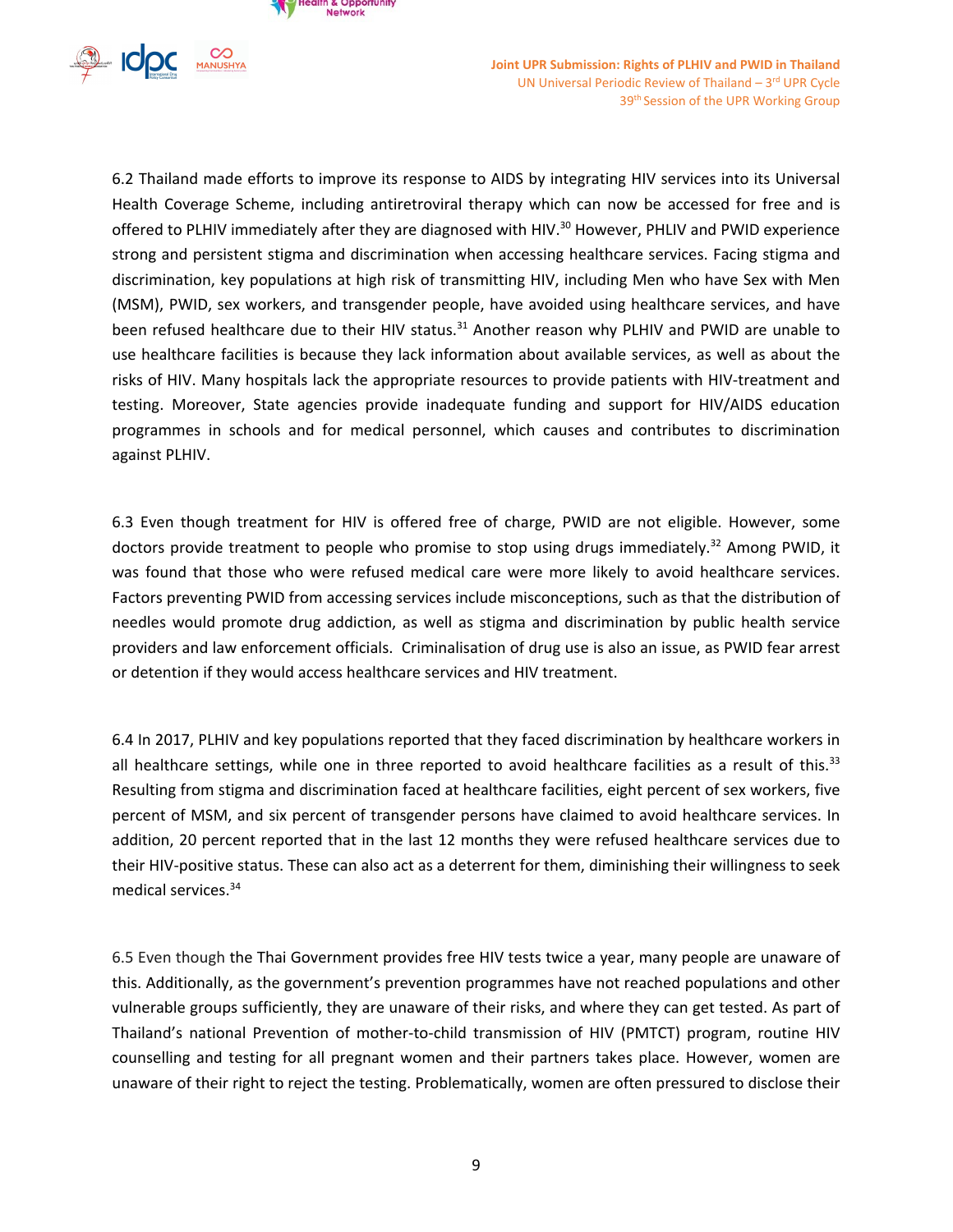

blood test results to partners. Moreover, this program tends to protect the baby than pregnant women from HIV transmission, proved by the stable HIV prevalence among pregnant women which remained 0.5% since 1991. The practice of coerced sterilisation for people living with HIV is used in Thailand. While the Division of AIDS and STI conducted <sup>a</sup> survey on the clients living with HIV in the healthcare setting in 2014/2015, only one question on this matter was included, asking health care providers if they have ever advised (or) coerced their patients to use sterilization or choose abortion in the past 12 months. The results showed that an increasing number of respondents answered yes between 2017 (2.1%) and 2019 (2.19%). Nevertheless, the exact number of women who suffered from this practice remained unknown. This practice violates fundamental human rights and may even be considered as torture, as stipulated in the 2013 report of the UN Special Rapporteur on torture.<sup>35</sup>

6.6 Women living with HIV are particularly discriminated against in their access to health care services. They suffer from <sup>a</sup> lack of information especially regarding pregnancy. They face more obstacles when seeking safe abortion services and struggle to find information whereas it seems necessary due to their health condition. When seeking counsel from health care providers they are only advised to take ARV treatment to protect the baby from HIV infection rather than information on safe abortion due to the pro-life attitude. This situation is even worse for women who use drugs. Because of their status of PWID and the stigma, they generally refuse to go to an ANC clinic because they could be blamed for using drugs. Their situation is particularly difficult as they generally got pregnant unintentionally, and they need to be counselled and accompanied. Although they can choose either to continue their pregnancy under harm reduction treatment or abortion, they have no knowledge and never receive such counselling, especially because of the negative attitude from health care providers against them as well as the exclusion of harm reduction and pregnancy in ANC guidelines. Unregistered migrant women workers are also discriminated against as they receive ARV treatment from PMTCT program for free during pregnancy but they need to pay after giving birth to their children. However, there is not enough information on the length of ARV treatment for themselves and their children and if they can receive free powdered milk for 18 months as it is the case for Thai Women living with HIV.

6.7 According to the Department of Disease Control, in 2019, HIV and tuberculosis were the number one cause of deaths among inmates, with almost 6,000 being diagnosed with the diseases. These inmates are afraid to seek help from medical facilities and, on many occasions, they are denied access to essential healthcare services. <sup>36</sup>

6.8 For PWID, harm reduction services are extremely important. Although PWID'<sup>s</sup> need for harm reduction is increasingly acknowledged, the Government'<sup>s</sup> punitive approach and legislation undermines PWIDs' access to it.<sup>37</sup> Their access is further undermined because resources are directed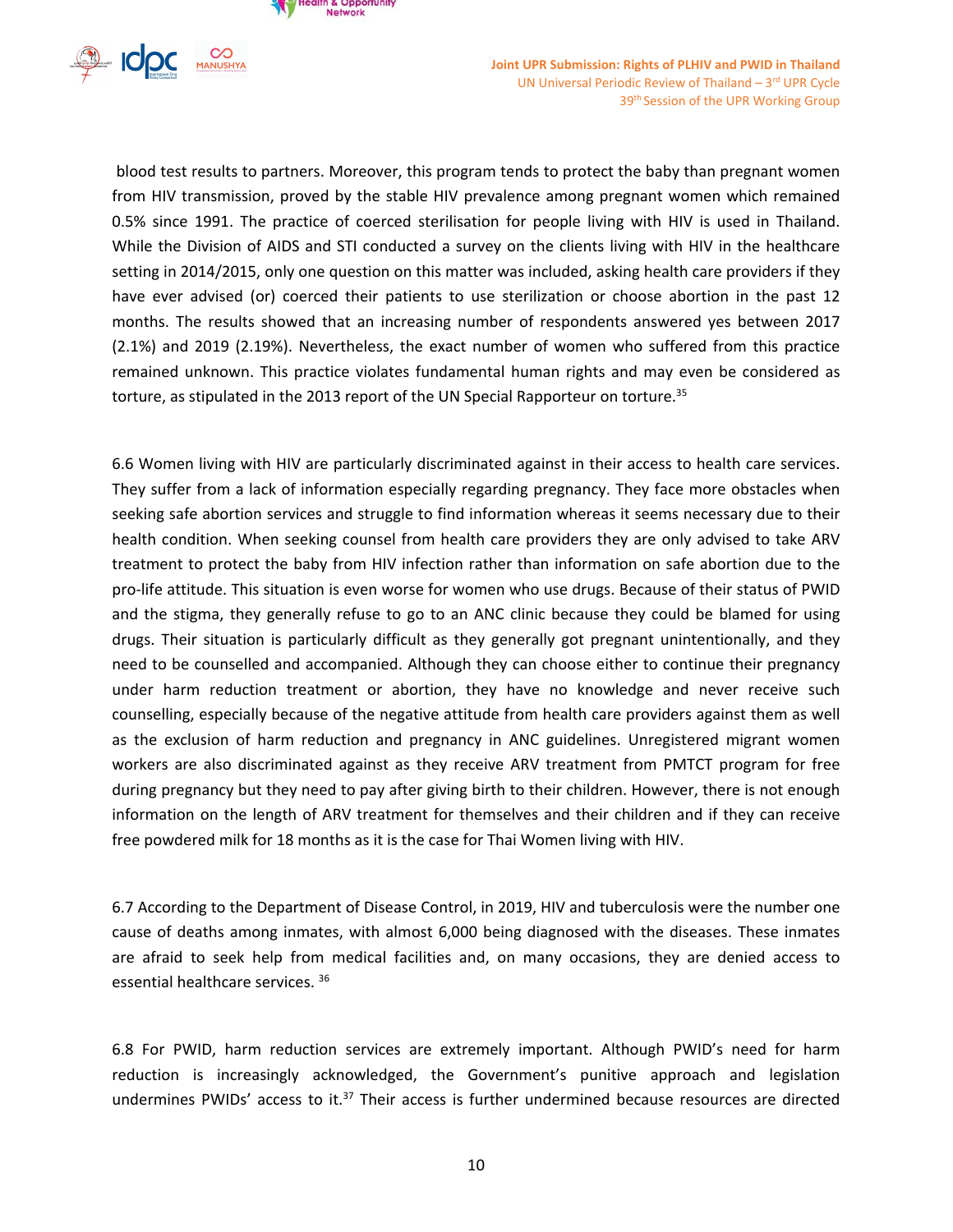



towards law enforcement and compulsory treatment of PWID rather than towards harm reduction, and because people hold conflicting views regarding harm reduction. For instance, many health providers believe that Needle and Syringe Programmes (NSPs), which aim to reduce the risk of HIV transmission, encourage drug use. Harm reduction, such as NSP, is available in Thailand. However, due to limited funding which caused <sup>a</sup> termination of <sup>a</sup> partnership with local pharmacists, since 2014 there has been <sup>a</sup> reduction in the number of NSPs in Thailand. Consequently, in 2016, 24 out of 38 sites were NSP was offered were closed down, and by 2018, only 14 NSP sites were still operating. Also, NSP coverage in Thailand was only 24 syringes per person per year. In 2018, on average, PWID in Thailand received just ten clean needles and syringes, which is fewer than in previous years.

6.9 During the outbreak of COVID-19, PLHIV faced even more challenges to access healthcare services essential to them. To limit the virus spread, the Thai Government enforced the Emergency Decree, partially locking down the country, and the freedom of movement was heavily restricted. Community outreach staff members had to stay home, and, hence, clinics operated at reduced hours, resulting in <sup>a</sup> decreased number of clients and some health services being prioritised over others. This affected the provision of HIV services, which were not prioritised: only in certain cases, HIV centres allowed clients to visit the clinic to get treatment. In some cases, hospitals directly deliver antiretroviral drugs to patients who do not need to see <sup>a</sup> doctor. However, many PLHIV have not disclosed their HIV status to their family, relatives, or friends. To avoid being stigmatised, they prefer not to receive medication packages through post or any courier service, fearing that others might find out about their HIV status.<sup>38</sup>

6.10. Due to the pandemic, many people have not been able to undergo HIV testing and have not received preventive services or treatments. A research showed that, during the pandemic, almost half of the sex workers surveyed faced difficulties in accessing screening for sexually transmitted infections.<sup>39</sup>

#### **Section 7. Recommendations to the Thai Government**

#### **7.1 Regarding the lack of legal framework in place to protect PLHIV and PWID**

a. Take all necessary steps to prohibit any discrimination, in all sectors of society in line with Article 1 and 2 of the UDHR, Articles 2, 3 of the ICESCR and Sections 4 and 27 of the Constitution. Enact <sup>a</sup> separate and comprehensive national anti-discrimination law, that includes HIV/AIDS status among prohibited grounds, and recognise intersecting forms of discrimination. The government should ensure that this new legal framework takes specifically into consideration women living with HIV.

b. Review the criminalisation of drug offences, to lower sentences by amending the Psychotropic Substances Act, the Narcotics Control Act and the Narcotics Act.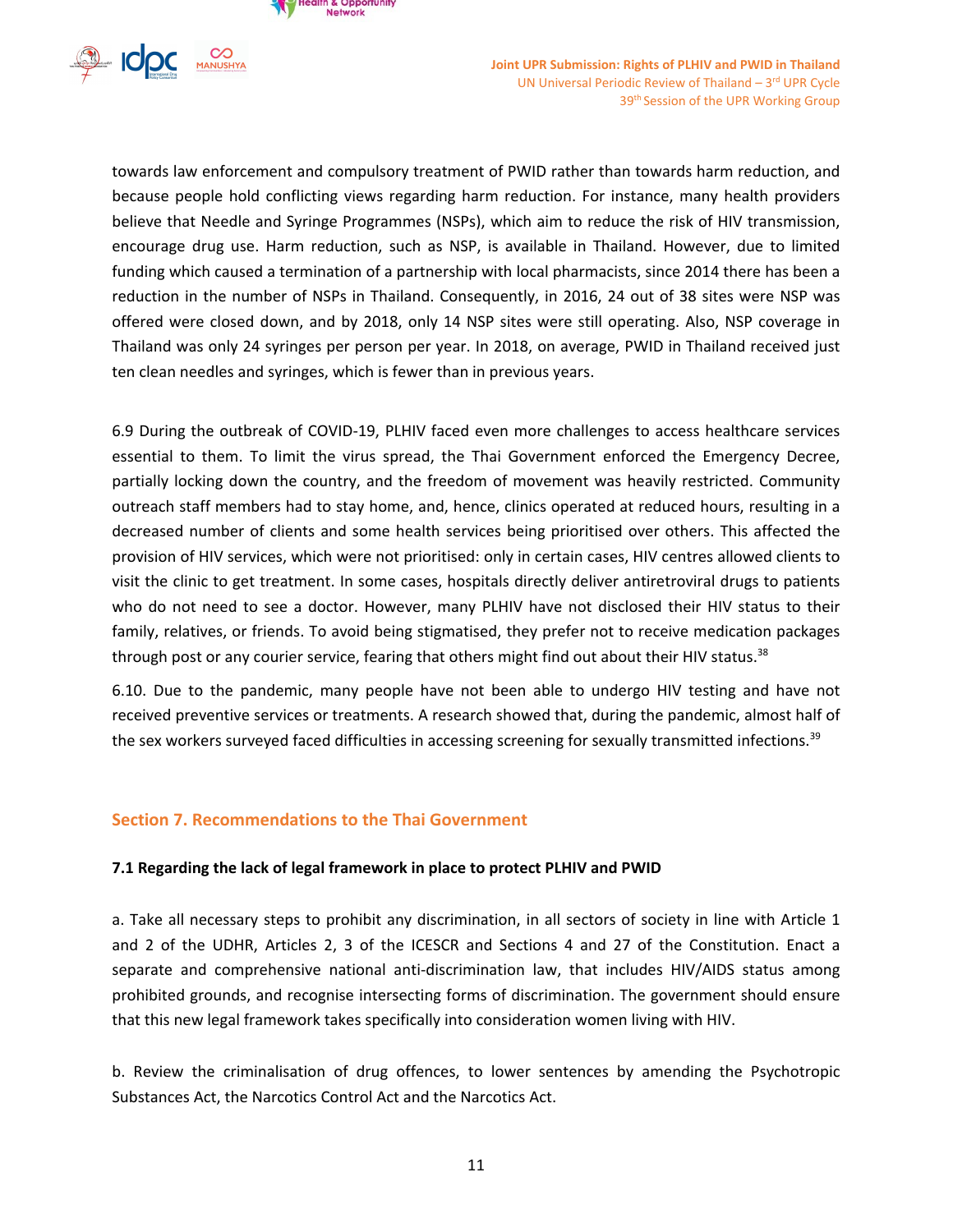

c. Address the extra-judicial killings in accordance with the rule of law to prevent impunity by the conduct of military officers.

d. Conduct <sup>a</sup> review of the Narcotics Act B.E. 2522 (1979) in accordance with principles of proportionality and the rule of law and ensure that death penalty for all drug-related offence is abolished.

e. End the practice of compulsory drug treatment and rehabilitation programmes, abuses in facilities operating these programmes, and arbitrary detention.

## **7.2 Regarding the stigmatisation and discrimination PLHIV and PWID are subjected to**

a. Disseminate information and raise awareness of HIV, its transmission, and of PLHIV rights, notably by organising educational campaigns and supporting community-led interactions between PLHIV and other community members, in the view of reducing HIV-related stigma and discrimination.

b. Create and establish <sup>a</sup> data storage system on stigma and discrimination experienced by PLHIV and PWID. Such <sup>a</sup> mechanism shall prove useful in monitoring improvements in their situation and help design anti-discrimination laws and policies.

## **7.3 Regarding the discrimination faced by PLHIV and PWID in all stages of employment**

a. Ensure no discrimination against or stigmatisation of workers, as provided by Principle 3c of the ILO Recommendation No.200, in particular jobseekers and job applicants, on the grounds of real or perceived HIV status or the fact that they belong to regions of the world or segments of the population perceived to be at greater risk or more vulnerable to HIV infection, including through amendment of Section 15 of the Labour Protection Act to not only forbid sexual discrimination, but also discrimination based on health condition, including HIV/AIDS status.

b. Collaborate with companies, both in the public and private sectors, to raise awareness of PLHIV'<sup>s</sup> rights and push for the adoption of HIV/AIDS friendly policies according to 3e of the General Principles of the ILO Recommendation No.200.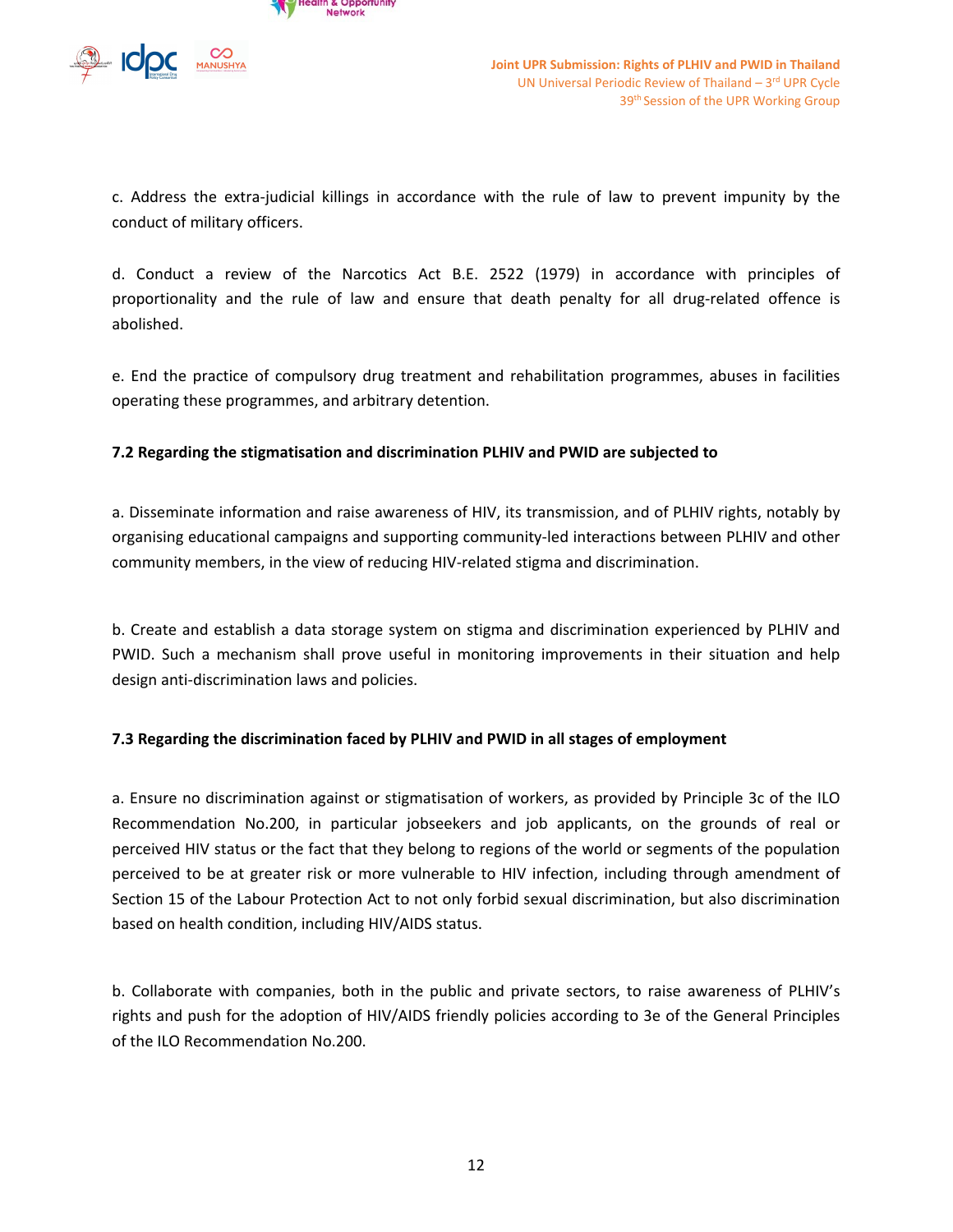



**7.4 Regarding barriers faced by HIV positive students to accessing education and sex education in schools**

a. Guarantee that all children have equal rights and opportunities to receive basic education, in accordance with Section 28 of the Convention on the Rights of the Child, with Section 10 of the National Education Act, and with Section 54 of the 2017 Constitution and the General Comment No.3 of the UN Committee on the Rights of the Child<sup>40</sup> that mandates states to ensure that children affected by HIV/AIDS can stay in school.

b. Amend sex education programs, in line with Article 16 of the General Comment No.3: HIV/AIDS and the Rights of the Child of the UN Committee on the Rights of the Child, to ensure that they include <sup>a</sup> gender-sensitive approach to sexual activity and provide youth with accurate and reliable information on safe-sex practices and HIV, including HIV services.

#### **7.5 Regarding barriers faced by PLHIV and PWID to access to healthcare services**

a. Recognise the right of everyone to the enjoyment of the highest attainable standard of physical and mental health, in line with Sections 47 and 55 of the 2017 Constitution, that guarantee the right to healthcare for all people; Ensure that PWID with HIV who are in prisons or in correction facilities have access to healthcare services, including HIV services.

b. Implement effectively the 2017-2030 National Strategy on AIDS by collaborating with civil society and international partners to ensure that the general population and especially key populations are wellinformed about their rights and the HIV services they have access to, notably by raising awareness and organising educational campaigns.

c. Expand PWID'<sup>s</sup> access to detoxification and opioid substitution therapy using methadone, by ensuring that these are available in all hospitals and drug treatment centres, and not merely in district and provincial level-hospitals in accordance with Sections 47 and 55 of the Constitution.

d. Forbid forced sterilisation performed on HIV-positive pregnant women and ensure that no pregnant women is forced to take blood test or to disclose the results to their partners in with the UN Special Rapporteur on torture report to the Human Rights Council from February 2013.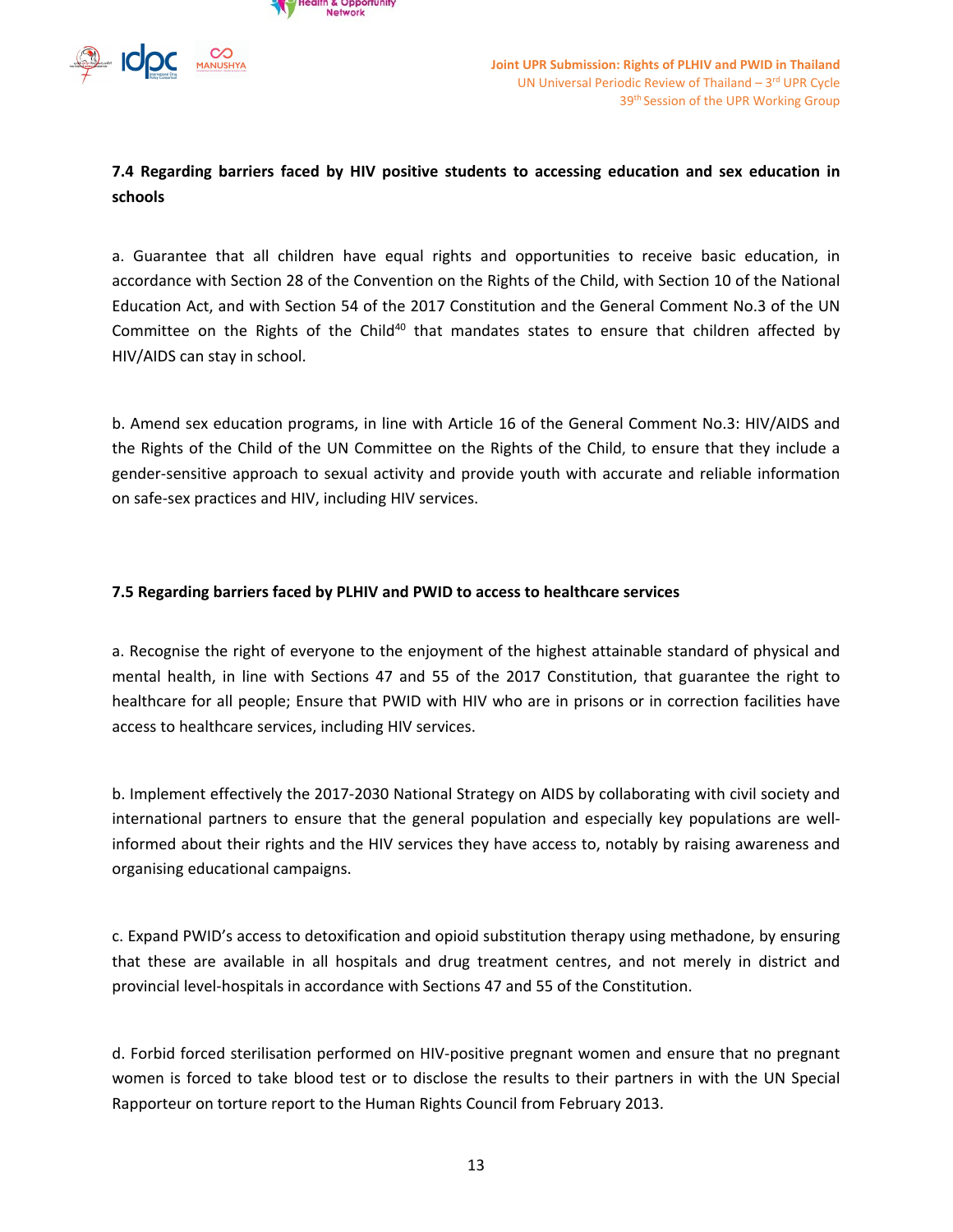



d. Extend social security benefits to all people, especially the most vulnerable, regardless of their employment status according to article 9 of the ICESCR.

e. Adopt <sup>a</sup> gender-sensitive approach to COVID-19, that account for marginalised and vulnerable communities, including PLHIV and PWID, notably by reinforcing and extending access to health services and social protection schemes.

f. Integrate safe abortion information into HIV counselling; Implement safe abortion services into Antenatal Care or National PTMCT'<sup>s</sup> guideline; Apply harm reduction measures for pregnant women who use drugs; Provide clear guidelines, standards, and benefits such as free ARV treatment, powdered milk to women migrant workers living with HIV.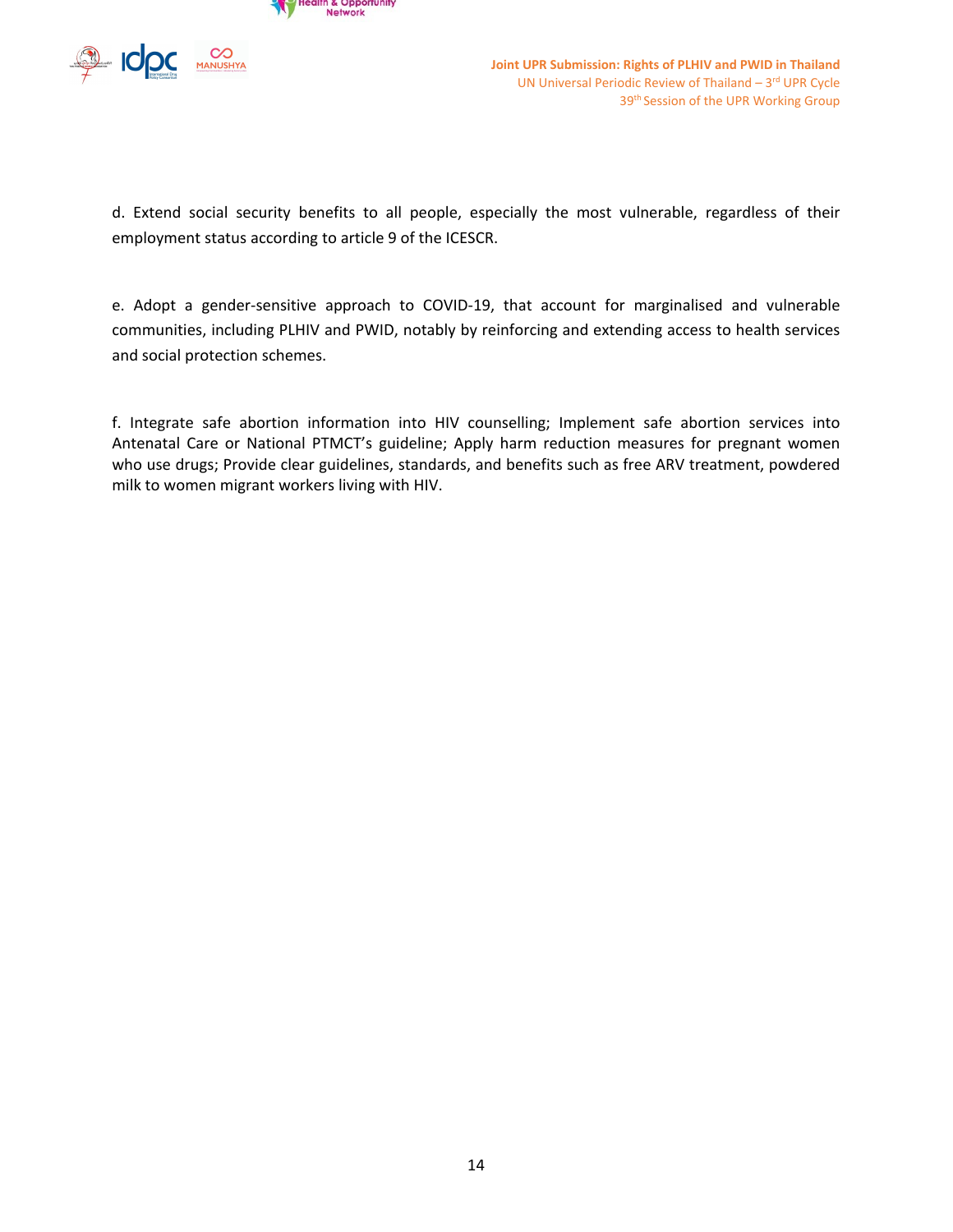



#### Endnotes

- <sup>1</sup> Harm reduction international, The Death penalty for Drug offences, Global overview 2018, February 2019, available at: http://fileserver.idpc.net/library/HRI\_DeathPenaltyReport\_2019.pdf
- 2 UNICEF, *State Report: Thailand*, available at: [https://www.unicef-irc.org/portfolios/documents/446\\_thailand.htm](https://www.unicef-irc.org/portfolios/documents/446_thailand.htm)
- ; Thaiger, *Thai cabinet endorses raising age of criminal responsibility*, 24 June 2020, available at:
- <https://thethaiger.com/hot-news/crime/thai-cabinet-endorses-raising-age-of-criminal-responsibility> ; Bangkok Post, *Age of criminal responsibility to be raised*, 23 June 2020, available at:
- <https://www.bangkokpost.com/thailand/general/1939772/age-of-criminal-responsibility-to-be-raised>
- <sup>3</sup> Avert, HIV and AIDS in Thailand, available at: [https://www.avert.org/professionals/hiv-around-world/asia-](https://www.avert.org/professionals/hiv-around-world/asia-pacific/thailand)
- [pacific/thailand](https://www.avert.org/professionals/hiv-around-world/asia-pacific/thailand); UNAIDS, Country Factsheet: Thailand 2019, available at:
- https://www.unaids.org/en/regionscountries/countries/thailand
- 4 Constitution of the Kingdom of Thailand, B.E. 2560 (2017), available at:
- [https://cdc.parliament.go.th/draftconstitution2/ewt\\_dl\\_link.php?nid=1460&filename=index](https://cdc.parliament.go.th/draftconstitution2/ewt_dl_link.php?nid=1460&filename=index)
- 5 Human Rights Watch, *Thailand'<sup>s</sup> war on drugs*, 12 March 2008, available at:
- https://www.hrw.org/news/2008/03/12/thailands-war-drugs
- 6 Psychotropic Substances Act, B.E. 2518 (1975), available at: http://thailaws.com/law/t\_laws/tlaw0390.pdf 7 Narcotics Control Act, B.E. 2519 (1976), available at:
- [https://www.oncb.go.th/PublishingImages/Pages/NARCOTICS\\_LAW/NARCOTICS\\_CONTROL\\_ACT.pdf](https://www.oncb.go.th/PublishingImages/Pages/NARCOTICS_LAW/NARCOTICS_CONTROL_ACT.pdf)
- 8 Narcotics Act, B.E. 2522 (1979), available at:
- <https://www.fda.moph.go.th/sites/Narcotics/en/Shared%20Documents/Narcotics-Act-B.E.2522.pdf>
- <sup>9</sup> Narcotics Act, B.E. 2522 (1979), available at:
- <https://www.fda.moph.go.th/sites/Narcotics/en/Shared%20Documents/Narcotics-Act-B.E.2522.pdf>
- <sup>10</sup> Protection International, Impunity remains as court dismisses the extrajudicial killing of the young HRD, 27 October 2020, available at: <https://prachatai.com/english/node/8880>
- <sup>11</sup> Thailand Institute of Justice, Research on the Causes of Recidivism in Thailand, March 2021, page 6, available at: <https://knowledge.tijthailand.org/en/publication/detail/research-on-the-causes-of-recidivism-in-thailand#book/7>  $12$  Narcotics Addict Rehabilitation Act, B.E. 2545 (2002), available at:

[http://thailaws.com/law/t\\_laws/tlaw0149\\_2.pdf](http://thailaws.com/law/t_laws/tlaw0149_2.pdf)

- 13 International Drug Policy Consortium, *On arbitrary detention in drug policies – Submission to the UN Working Group on Arbitrary Detention*, July 2020, available at: [https://idpc.net/publications/2020/07/on-arbitrary-](https://idpc.net/publications/2020/07/on-arbitrary-detention-in-drug-policies-submission-to-the-un-working-group-on-arbitrary-detention?setlang=en)
- [detention-in-drug-policies-submission-to-the-un-working-group-on-arbitrary-detention?setlang=en](https://idpc.net/publications/2020/07/on-arbitrary-detention-in-drug-policies-submission-to-the-un-working-group-on-arbitrary-detention?setlang=en)
- 14 UN Working Group on Arbitrary Detention (2015), *Report of the Working Group on Arbitrary Detention*, UN Doc. A/HRC/30/36, para. 60, available at: <https://www.refworld.org/pdfid/55f7d5844.pdf>
- 15 International Labour Organisation et al. (2020), *Joint statement on compulsory drug detention and rehabilitation centres in Asia and the Pacific in the context of COVID-19*, available at:
- <https://unaidsapnew.files.wordpress.com/2020/05/unjointstatement1june2020.pdf>
- <sup>16</sup> National Narcotics Treatment and Rehabilitation Data System, available at:
- [https://antidrugnew.moph.go.th/ONCBReports/ViewerPage.aspx?%2fONCB+Reports%2f44&rs:Command=Render](https://antidrugnew.moph.go.th/ONCBReports/ViewerPage.aspx?%2fONCB+Reports%2f44&rs:Command=Render&rc:Parameters=false&startDate=2018-01-01&endDate=2018-12-31§ion:IsNull=True&province:IsNull=True&border:IsNull=True&organizeid:IsNull=True&Ministry:IsNull=True&Department:IsNull=True) [&rc:Parameters=false&startDate=2018-01-01&endDate=2018-12-31&section:IsNull=True&province:IsNull=True&b](https://antidrugnew.moph.go.th/ONCBReports/ViewerPage.aspx?%2fONCB+Reports%2f44&rs:Command=Render&rc:Parameters=false&startDate=2018-01-01&endDate=2018-12-31§ion:IsNull=True&province:IsNull=True&border:IsNull=True&organizeid:IsNull=True&Ministry:IsNull=True&Department:IsNull=True)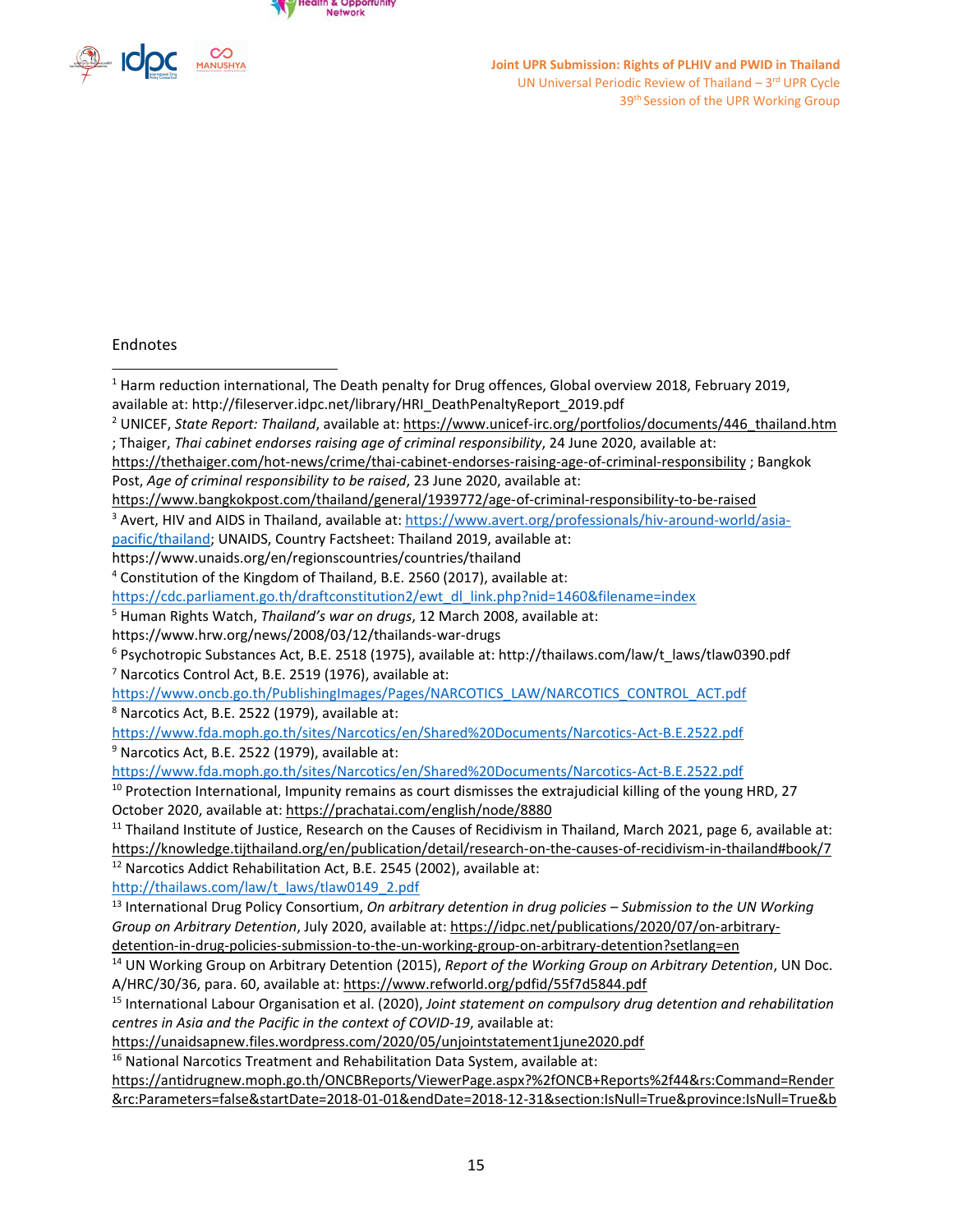

[order:IsNull=True&organizeid:IsNull=True&Ministry:IsNull=True&Department:IsNull=True](https://antidrugnew.moph.go.th/ONCBReports/ViewerPage.aspx?%2fONCB+Reports%2f44&rs:Command=Render&rc:Parameters=false&startDate=2018-01-01&endDate=2018-12-31§ion:IsNull=True&province:IsNull=True&border:IsNull=True&organizeid:IsNull=True&Ministry:IsNull=True&Department:IsNull=True)

17 Tanguay, P. and Ngamee, V., *Drug dependence treatment in Thailand: Progress against persistent concerns*, International Drug Policy Consortium Briefing Paper, March 2018, available at:

[https://idpc.net/publications/2018/03/drug-dependence-treatment-in-thailand-progress-against-persistent](https://idpc.net/publications/2018/03/drug-dependence-treatment-in-thailand-progress-against-persistent-concerns?setlang=en)[concerns?setlang=en](https://idpc.net/publications/2018/03/drug-dependence-treatment-in-thailand-progress-against-persistent-concerns?setlang=en)

<sup>18</sup> This information was obtained from civil society during a CERD and UPR workshop organised by Manushya Foundation in November 2020.

<sup>19</sup> Kriengkrai Srithanaviboonchai, Stigmatisation attitudes towards people living with HV among general adult Thai population, *Plos One,* 2017, available at: https://www.ncbi.nlm.nih.gov/pmc/articles/PMC5690635/

<sup>20</sup> This information was obtained from Trans and Drugs Use Workshop conducted by HON on July 30-31, 2020, in Pattaya, Thailand: Basic Knowledge on Drug & Harm Reduction Program

<sup>21</sup> The Labour Protection Act, B.E. 2541 (1998), available at:

<https://www.ilo.org/dyn/natlex/docs/ELECTRONIC/49727/125954/F-1924487677/THA49727%20Eng.pdf>

<sup>22</sup> ILO, Labour Protection Act B.E. 2541, available at:

https://www.ilo.org/dyn/natlex/docs/ELECTRONIC/49727/125954/F-1924487677/THA49727%20Eng.pdf

 $^{23}$  Thai Labour Standards: Corporate Social Responsibility of Thai Businesses, TLS 8001-2010, available at:

https://www.magnecomp.tdk.com/Document/TH\_Labor/Thai\_Labor\_Standard.pdf

<sup>24</sup> Thai Labour Standards, CSR of Thai businesses TLS 8001-2019, available at:

https://www.magnecomp.tdk.com/Document/TH\_Labor/Thai\_Labor\_Standard.pdf

<sup>25</sup> KHN Morning Briefing, HIV positive employees still face discrimination in Thai business sector, Nation reports,

available at: https://khn.org/morning-breakout/dr00024591/

<sup>26</sup> UNAIDS, Thailand ending aids, 2015, available at:

https://www.unaids.org/sites/default/files/country/documents/THA\_narrative\_report\_2015.pdf

<sup>27</sup> Community input from groups working on issues related to PLHIV in Pattani.

<sup>28</sup> ILO Country Office for Thailand, Cambodia and Lao People's Democratic Republic, Gender Identity and Sexual Orientation in Thailand, 2014, p. 82, available at: https://www.ilo.org/wcmsp5/groups/public/---asia/---robangkok/---sro-bangkok/documents/publication/wcms\_356950.pdf

<sup>29</sup> Community input from groups working on issues related to PLHIV and sexual health in Pattani and Chiang Mai.

<sup>30</sup> UNAIDS, Lessons from Thailand: integrating HIV services into national health schemes, 1 February 2016, available at: [https://www.unaids.org/en/resources/presscentre/featurestories/2016/february/20160201\\_Thailand](https://www.unaids.org/en/resources/presscentre/featurestories/2016/february/20160201_Thailand)

<sup>31</sup> Avert, HIV and AIDS in Thailand, available at: <u>https://www.avert.org/professionals/hiv-around-world/asia-</u>

[pacific/thailand](https://www.avert.org/professionals/hiv-around-world/asia-pacific/thailand); UNAIDS, Country Factsheet: Thailand 2019, available at:

https://www.unaids.org/en/regionscountries/countries/thailand

<sup>32</sup> UNODC, Ending an epidemic, available at:

https://www.unodc.org/documents/commissions/CND/2019/Contributions/Civil\_Society/2018\_IAS\_Brief\_Ending an\_epidemic\_HCV\_treatment\_for\_PWID.pdf

<sup>33</sup> Avert, HIV and AIDS in Thailand, available at: <u>https://www.avert.org/professionals/hiv-around-world/asia-</u> [pacific/thailand](https://www.avert.org/professionals/hiv-around-world/asia-pacific/thailand); UNAIDS, Country Factsheet: Thailand 2019, available at:

https://www.unaids.org/en/regionscountries/countries/thailand

<sup>34</sup> Avert, HIV and AIDS in Thailand, available at: <u>https://www.avert.org/professionals/hiv-around-world/asia-</u>

[pacific/thailand](https://www.avert.org/professionals/hiv-around-world/asia-pacific/thailand); UNAIDS, Country Factsheet: Thailand 2019, available at:

https://www.unaids.org/en/regionscountries/countries/thailand

<sup>35</sup> Source of the information not found in the report.

<sup>36</sup> Bangkok Post, 6k inmates infected with HIV/Aids, TB, 1 May 2019, available at:

<https://www.bangkokpost.com/thailand/general/1669828/6k-inmates-infected-with-hiv-aids-tb>

<sup>37</sup> International Drug Policy Consortium, Drug control and harm reduction in Thailand, November 2013, available at: http://fileserver.idpc.net/library/IDPC-briefing-paper-Thailand-drug-policy-English.pdf